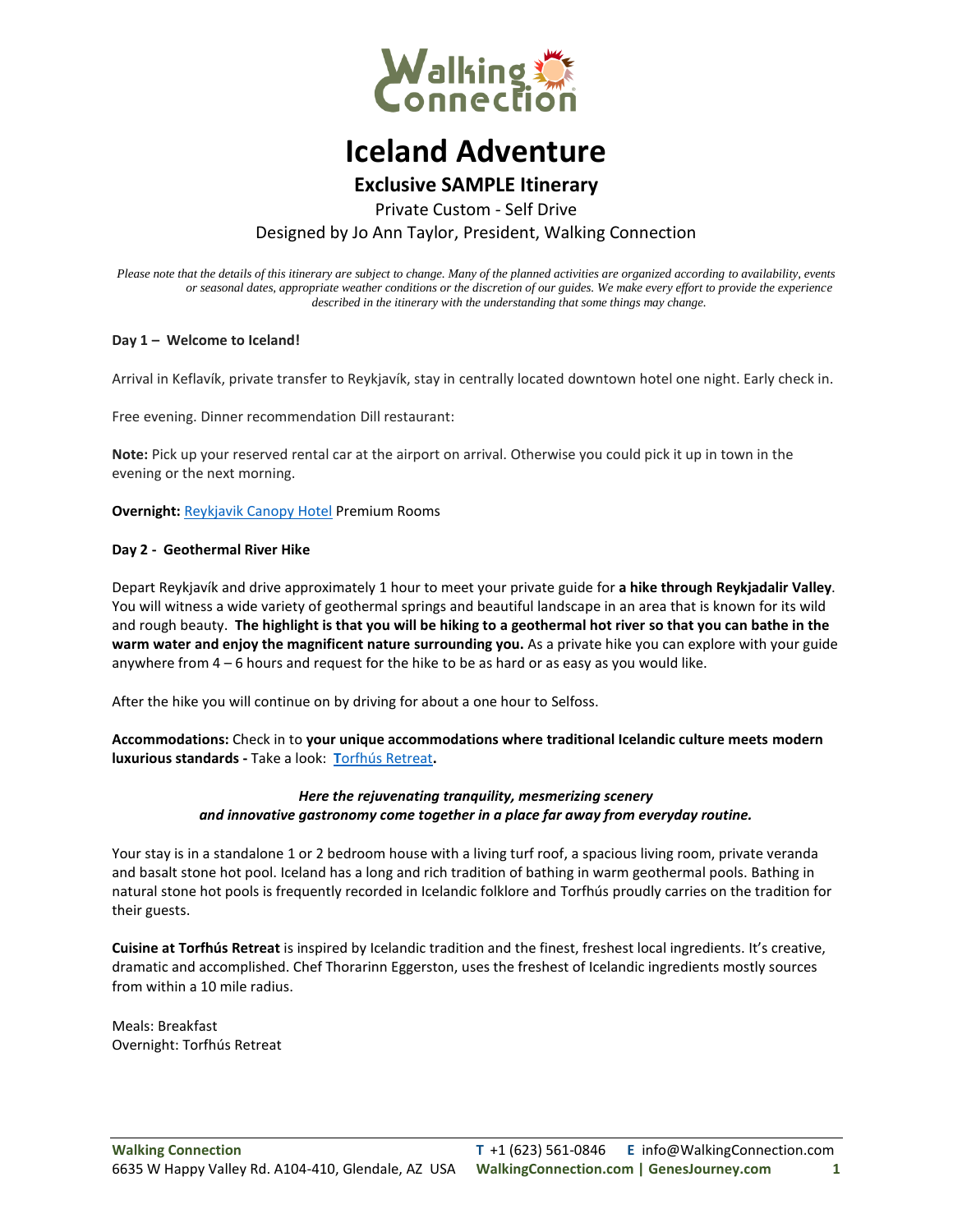### **Day 3 - Your Choice!**

Explore on your own or just enjoy the surrounding area at your retreat.

Adventure Ideas:

- Drive the Golden Circle area where you can cover Þingvellir, Gullfoss, Geysir in approximately 4- 5 hours.
- Optional activities offered at Torfus: South Iceland Activities to Enjoy while Staying at Torfhús [\(torfhus.is\)](mailto:info@walkingconnection.com)
- Drive to Landmannalaugar

Meals: Breakfast Overnight: Torfhús Retreat

### **Day 4 - Transfer to the Heart of Southern Iceland**

Check out after breakfast.

#### Here are today's options!

**Landmannalaugar:** A **nature reserve** in the Icelandic Highlands, known for multicolored mountains, hot springs, blue lakes and hikes through raw nature. Landmannalaugar means the "peoples' pools," named for its unique hot spring pools that have warmed up Icelanders for centuries. It's an otherworldly experience to experience the sheer vastness of this raw and magnificent place.

This would be a full day selfdrive to explore the area on your own as you transfer to your next location. The drive from Torfhús to Landmannalaugar is approximately 2.5 hours. When you arrive in Landmannalaugar there are various hikes so that you can hike as you like. There is a natural pool to bathe (bring your towel). The drive on to Hvolsvöllur would be approximately another 2.5 hours

**South Coast:** Drive from Hvolsvöllur to the first senic waterfall Seljalandsfoss. Follow the cost to village Vík, stop at Skógarfoss waterfall, Dyrhólaey cape, **Reynisfjara black beach** and the same way back. You can time it such that you are in Vík at lunch, many nice options Smiðjan brewery is a favorite and for coffee Skoolbean Café. Other sites to visit: Reynisfjara and Dyrhólaey.

**Accommodations:** Enjoy staying at **a fourth generation farm** where the main focus is on both breeding Icelandic horses and offering Icelandic hospitality. [Skálakot Manor House](mailto:info@walkingconnection.com) with only 14 rooms is located in the very heart of southern Iceland, surrounded by stunning nature and the wide expanses of the Icelandic highlands.

Meals: Breakfast Overnight: [Skálakot Manor House](mailto:info@walkingconnection.com)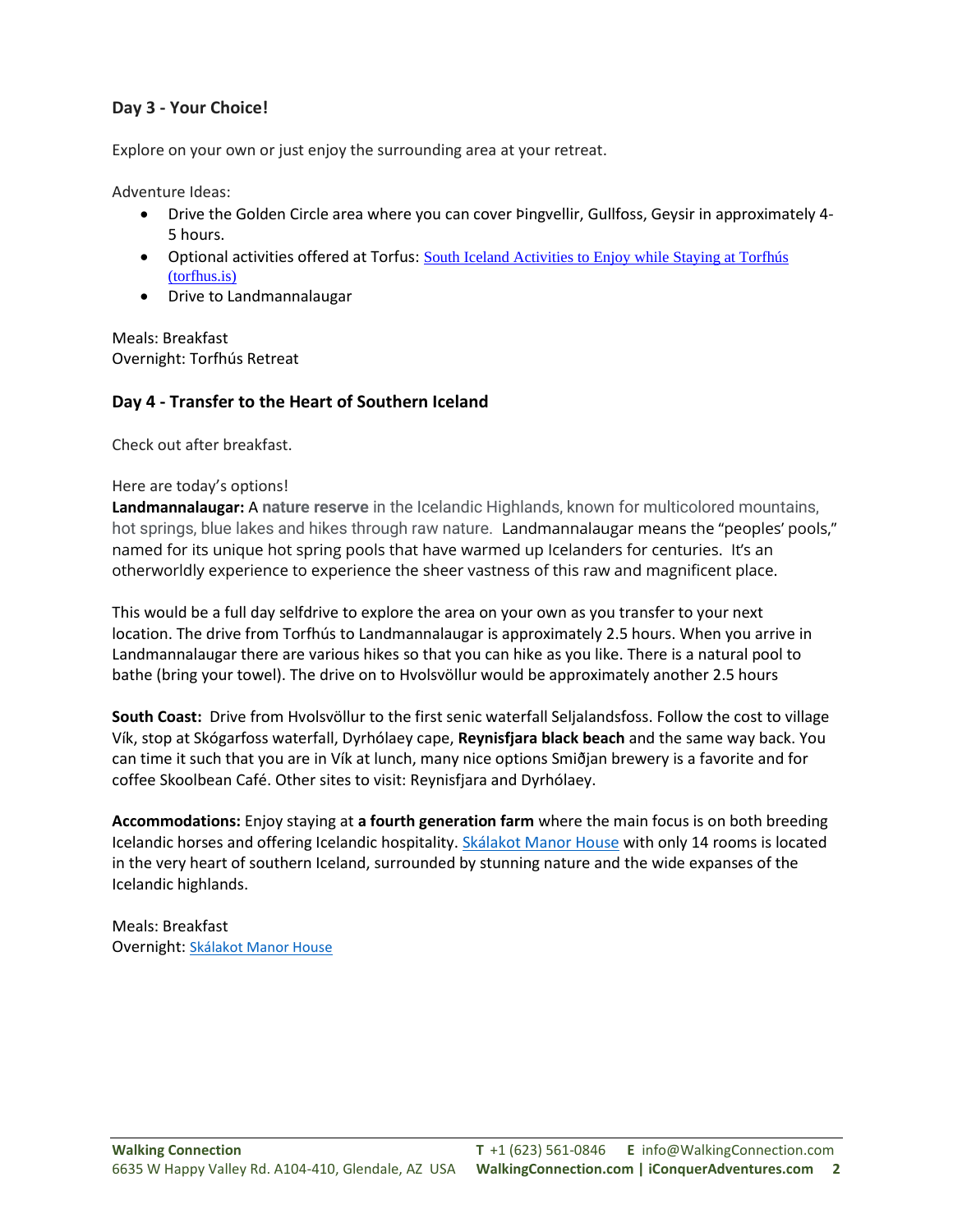#### **Day 5 - Kayak & Glacier Walk Experience**

Full day guided experience combining a kayaking tour on the Sólheimajökull glacier lagoon with a Glacier Walk. Meeting your expert guide at the Sólheimajökull Base (30 minute drive from Skalakot) where you will get geared up with a drysuit and paddle for your kayaking adventure. Following a short tutorial, you will set off on your sit-on-top kayak and paddle on the calm, iceberg filled lagoon. During the hour-long tour, you will witness stunning icebergs and a view of the glacier that is inaccessible to people on land. Right after kayaking, you will return to basecamp for a half-hour break before you begin the next activity.

To prepare for your Glacier Walk, you will get an ice axe, crampons, harness and short safety briefing from your guide. On the glacier, you will be led through an otherworldly icy landscape of stark contrasts. The blue and white ice mixed with the dark volcanic ash from past eruptions is stunning. You will explore some of the many crevasses and ice sculptures of the glacier and learn about the geology and the history of the area.

**Note:** This guided experience usually has 2 – 8 guests/guide. If you prefer a private adventure we will check on the additional cost.

**Meals:** Breakfast **Overnight:** Skálakot Manor House

#### **Day 6 - Super Jeep to E15**

Check out after breakfast. Drive from Skálakot to Hvolsvöllur (approximately 30 minutes) and meet your super jeep private guide and driver. Depending on conditions you will have a full day's adventure to the top of Eyjafjallajökull.

This internationally well known landmark is famous for the **2010 eruptions** were a period of volcanic events caused enormous disruption to air travel across western and northern Europe over an initial period of six days in April of that year.

In the afternoon, after your excursion you will be taken to Þórsmörk and for your arrival at Volcano Huts.

**Accommodations:** Glamping in the great outdoors! Your comfortable and fully furnished tent is an idealic way to experience Icelandic nature. In the evening after a great day you can sit by your tent and enjoy the view over the Þórsmörk mountains or sit by the campfire and exchange stories of the day's adventures.

**Meals:** Breakfast **Overnight:** [Volcano Huts](mailto:info@walkingconnection.com)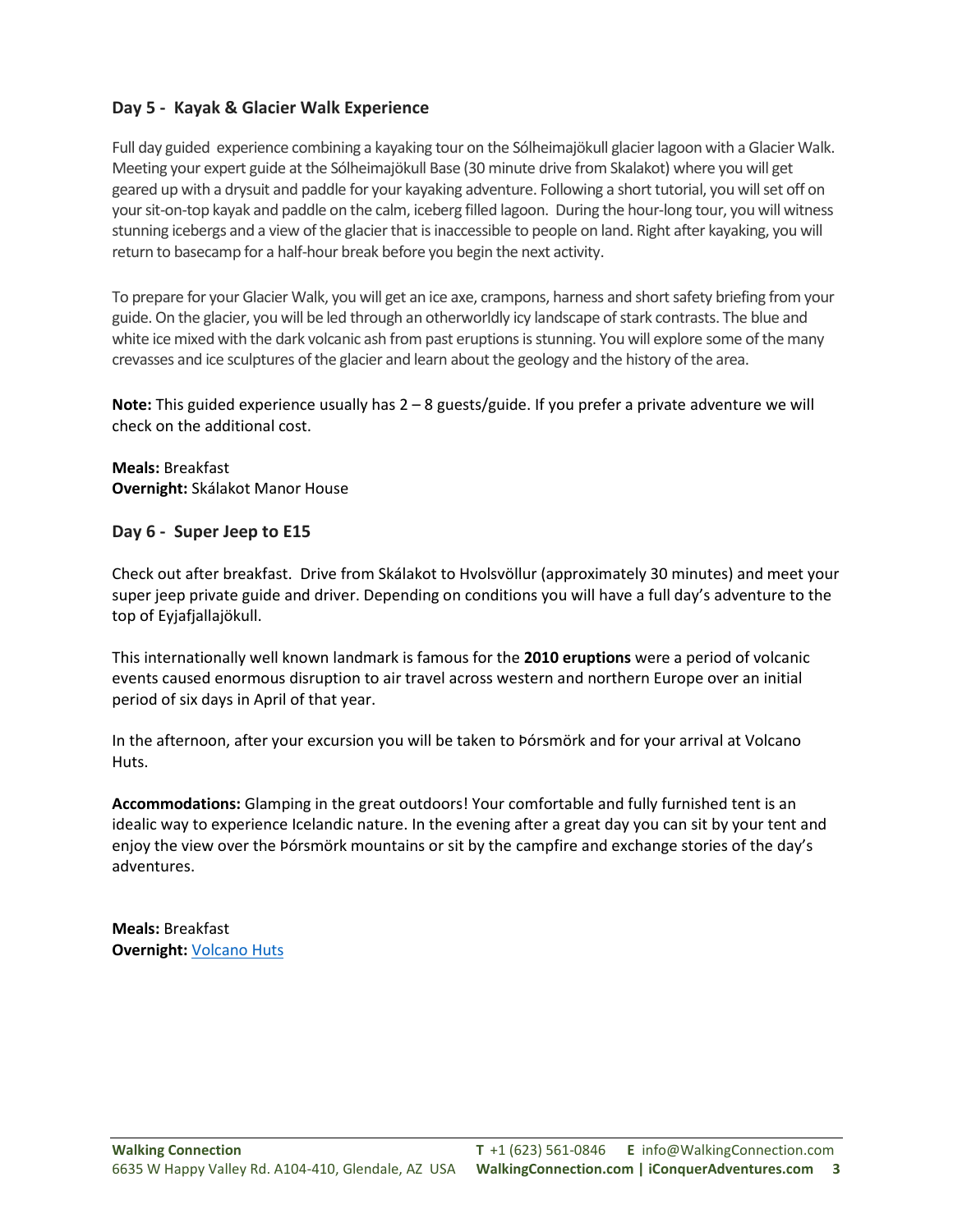#### **Day 7 - The Cat's Back**

**Your Hike:** In the morning after breakfast, you will meet your Walking Connection private guide for a full day hike. This is a spectacular one day hike that will offer you an amazing challenge on what is becoming one of Iceland's most popular and important footpaths. You will follow the (Fimmvörðuháls) 5 Cairns Pass trail that depending on how far you choose to hike can ultimately take you between two volcanoes, (Eyjafjallajökull [E-15] and Mýrdalsjökull). The large eruption that we're all familiar with in April of 2010 formed two new craters named Magni and Móðiin (Sons of Thor - Gods of Thunder) and our goal will be to walk towards them on an out and back trail.

You will need to walk from your glamping tent to the Basur Huts to meet you guide. From there you will hike through the canyon and then up the escarpment, which is approximately 600 meters of elevation, gain. There are some steep sections, but permanently installed guide ropes provide additional support for those who may require it. Once above, much of the trail levels out into rolling plateaus until you reach the final ascent to the two craters and The Five Cairn Pass. This ascent is steep, but a well traveled pass and tops out at an additional 300 meters for a total elevation change of about 900 meters. There is one section called "The Cat's Back" which traverses a ridge with significant drop offs on both sides. Beyond that you will find the trail quite wide.

**Meals:** Breakfas**t,** Boxed Lunch **Overnight:** Volcano Huts

### **Day 8 - Reykjavik and Dining Experience at ÓX**

Have a relaxed morning before your private super jeep transfer from Þórsmörk to Hvolsvöllur to pick up your rental car. (Approx. 1.5 hours) Continue by driving to Reykjavík (Approx another 1.5 hours). Check in at Reykjavik hotel.

Dinner at  $OX$ , Iceland's smallest and finest restaurant. Let the magical and exclusive 16 course journey begin…

**Meals:** Breakfast, Dinner with matching wine **Overnight:** [Reykjavik Canopy Hotel](mailto:info@walkingconnection.com) Premium Rooms

#### **Day 9 - And to Top It All Off…**

Breakfast at hotel. Your private Walking Connection guide will pick you up for a morning hike to Fagradalsfjall volcano as well as a tour of the area. (approximate total time, plan 6 hours) After your hike your guide will bring you back to your hotel.

Late afternoon experience at [Sky Lagoon](mailto:info@walkingconnection.com): "Revive your senses at the end of the world" at this beautiful thermal spa inspired by nature and culture. Sky Lagoon is about that Icelandic feeling of warmth and wonder – the perfect place to toast to your 10 day adventure!

**Meals:** Breakfast **Overnight:** [Reykjavik Canopy Hotel](mailto:info@walkingconnection.com)